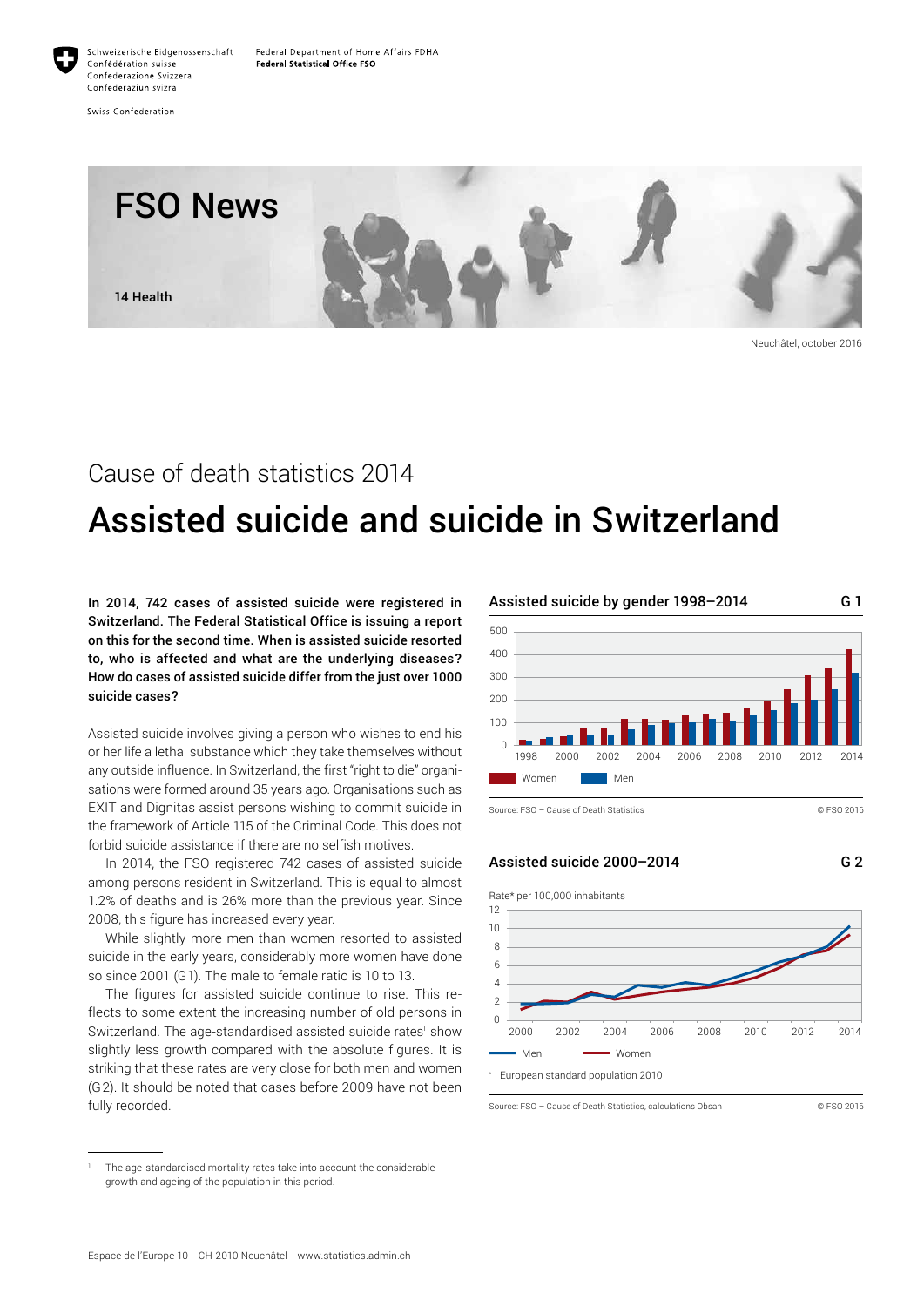# Age

Any person capable of judgement can resort to assisted suicide regardless of age. From 2010–2014, 94% of persons concerned were 55 years or over. In the 5-year period, thirteen persons were under 35; this corresponds to 0.5% of euthanasia cases (G3).

The age distribution is similar for men and women. From the age of 45 onwards, more women resort to assisted suicide in concrete figures with the difference increasing with increasing age.



Assisted suicide by age and gender,



# Concomitant diseases

Assisted suicide is carried out if life no longer appears worth living to the person concerned, particularly due to a serious physical illness (G5). In 42% of cases, cancer was reported as the underlying disease, 14% suffered from a neurodegenerative disease, 11% from a cardiovascular disease and 10% from a musculoskeletal disorder. The group of other diseases includes chromic pain syndromes, multimorbidity and further diseases. Depression was reported in 3% of cases and dementia in 0.8% of cases (G5).



Concomitant diseases reported with assisted

# Canton of residence

Figure G6 shows the proportion of assisted suicides per 1000 deaths by canton for the 2010 to 2014 observation period. The highest proportion of cases is found among persons resident in the canton of Zurich with 14 per mille. In the canton of Geneva, this proportion is 13 per mille, in Neuchâtel 12, in Appenzell Ausserrhoden 11, in Vaud 10 and in Zug 9 per mille. All other cantons are below the Swiss average. In Uri and Appenzell Innerrhoden there were no cases in this five year period. In absolute figures, the cantons of Zurich, Bern and Vaud also registered the most cases. Since 1998, at least one person in every canton has resorted to assisted suicide.



Assisted suicide by canton of residence, 2010–2014 G 6

Source: FSO – Cause of Death Statistics © FSO 2016

# A comparison of assisted suicide and suicide

From 1995 to 2003, the absolute number of suicides fell considerably. Since then, it has more or less remained stable while cases of assisted suicide have increased considerably since 2008 in particular. In 2014, for 7 cases of suicide observed, 5 cases of assisted suicide were seen (G7).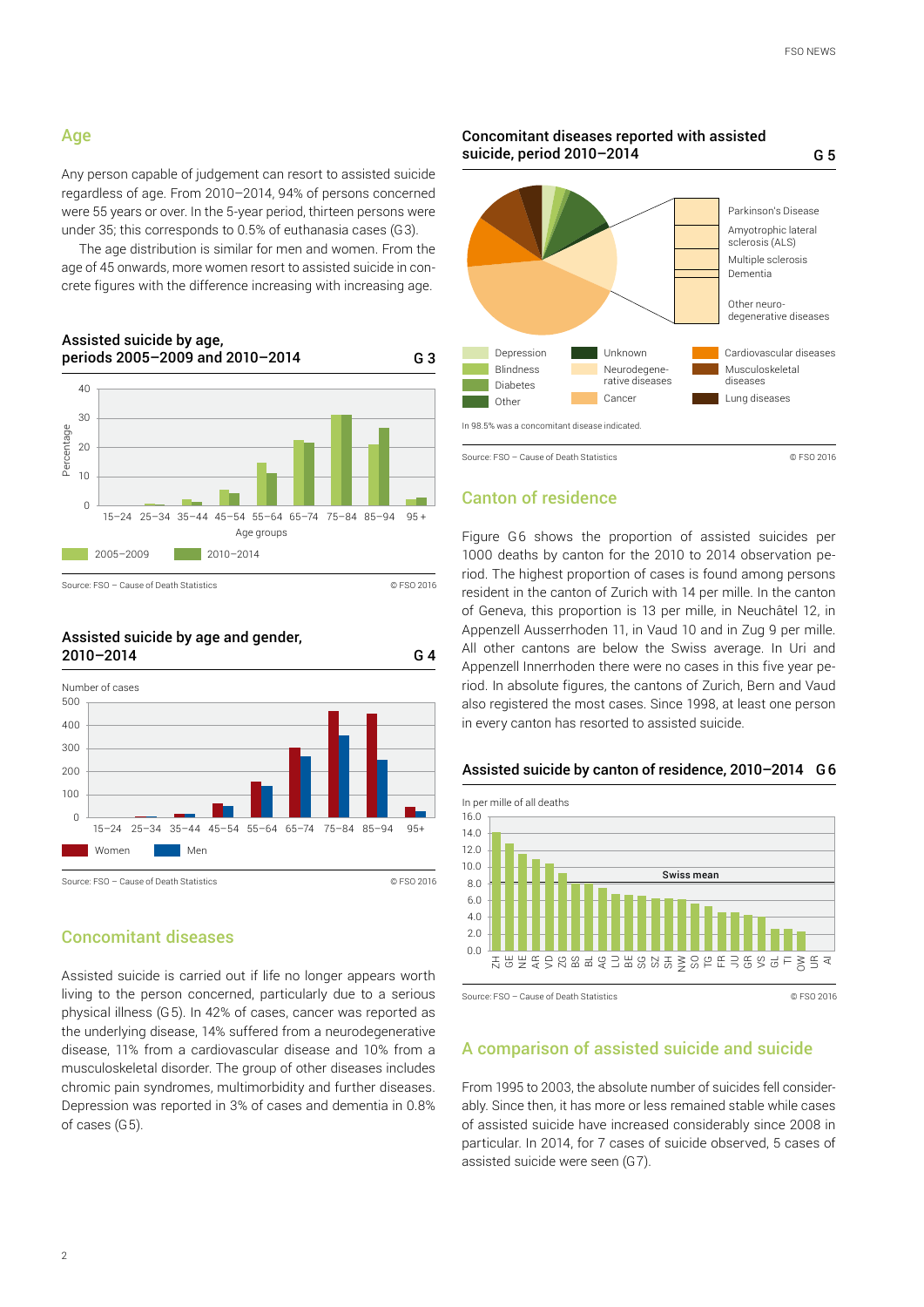## Assisted suicide and suicide 1995–2014 G 7



Source: FSO – Cause of Death Statistics © FSO 2016

#### Assisted suicide and suicide by age, period 2010–2014 G 8



#### **Background**

In 2011–2012, the Federal Council and Parliament decided to dispense with an explicit legal provision on organised assisted suicide. They concluded that it is possible to prevent and detect abuse using the existing legal regulations. The Federal Council and Parliament contribute to consolidating the right to self-determination with various measures: e.g. through improved coordination of prevention and early detection of mental disorders, the suicide prevention action plan, the palliative care platform and improved coordination provision e.g. for multimorbid persons.

#### Additional information

#### *Federal Office of Public Health*

- Mental health and suicide prevention dossiers (available in German, French and Italian): [www.bag.admin.ch](http://www.bag.admin.ch)  $\rightarrow$ Themen  $\rightarrow$  Gesundheitspolitik  $\rightarrow$  [Psychische Gesundheit](http://www.bag.admin.ch/themen/gesundheitspolitik/14149/index.html?lang=de)
- Palliative care dossier: [www.bag.admin.ch](http://www.bag.admin.ch/)  $\rightarrow$  Topics  $\rightarrow$ Health policy  $\rightarrow$  [Palliative Care Strategy](http://www.bag.admin.ch/themen/gesundheitspolitik/13764/index.html?lang=de)
- Coordinated provision dossier (available in German, French and Italian): [www.bag.admin.ch](http://www.bag.admin.ch)  $\rightarrow$  Themen  $\rightarrow$  $G$ esundheitspolitik  $\rightarrow$  [koordinierte Versorgung](http://www.bag.admin.ch/themen/gesundheitspolitik/15937/index.html?lang=de) *[Federal Office of Justice](https://www.bj.admin.ch/bj/en/home.html)*

 $-$  www.bj.admin.ch  $\rightarrow$  Society  $\rightarrow$  Bills adopted  $\rightarrow$  Euthanasia

The ratio of assisted suicide to suicide varies greatly depending on age. Assisted suicide is more common than suicide among those aged 75 and older (2010–2014 period; G8).

# Suicide

In 2014, 1029 persons (754 men, 275 women) died of suicide in Switzerland. In 1995, 1400 persons a year died from suicide (G9) while in the mid-1980s this figure was 1600 persons per year.

Figure G10 shows the trend of age-standardised mortality rates for suicide. The probability of suicide has almost halved since 1990. Among men, it fell from 39 to 20 per 100,000 between 1991 and 2010, among women from 12 to 7 per 100,000. The figures have remained relatively stable since 2010.

If one considers the total number of assisted suicides and suicides, it can be seen that the increase here compensates for the decrease over the last 10 years. It should be remembered, however, that this only partly concerns the same group of persons. Assisted suicide is a relatively new phenomenon which mainly affects persons with serious diseases leading to death.



Source: FSO – Cause of Death Statistics © FSO 2016

Suicide, development 1990–2014

G 10





Source: FSO – Cause of Death Statistics, calculations Obsan © FSO 2016